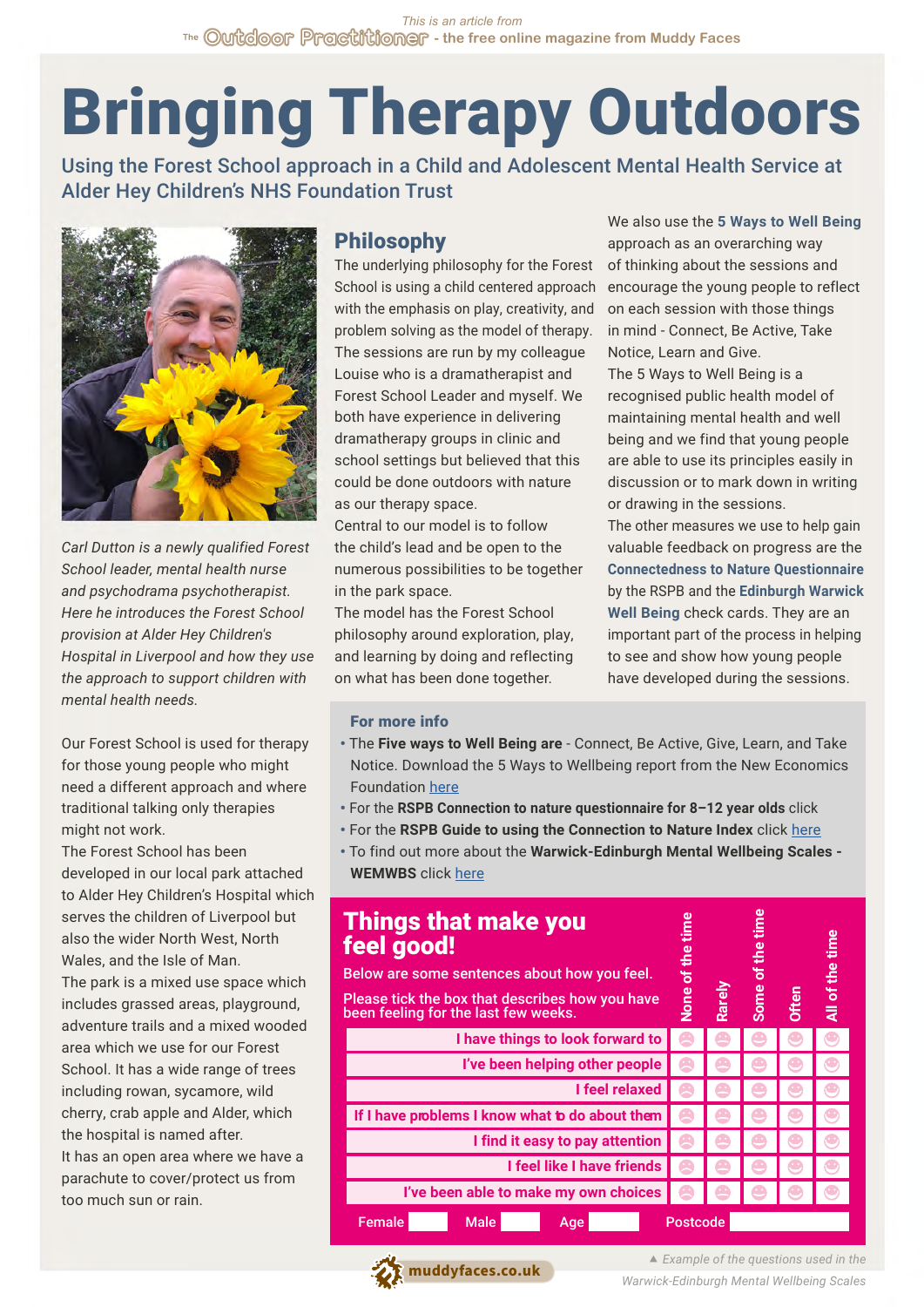## **Sessions**

Each session has a ritualistic aspect which helps with those young people who may suffer from anxiety or neurodevelopmental conditions such as ASD. It gives a sense of predictability and psychological containment also for those whose emotional regulation may be impacted by traumatic events or attachment issues.



We always start with a check in with each other, this can be verbal or non-verbal, to gauge how each young person is feeling/thinking but also how the group is as a whole. It might mean that we are aware that the group might need more time to work together with some drama/ play based exercises to help with connectedness to self, others and the wider physical environment maybe checking the space, how has it changed, parameters (boundaries), and previously created nature based art in the wooded area.



This is a very important aspect because it allows the young people time to arrive, be present physically and emotionally in the session, and allows them to reconnect with the space.

Ideas generated from previous sessions are offered to be done but this may also be 'parked up' if new thoughts/ideas are created and we then go with what the moment requires - a spontaneous approach which allows new ideas/possibilities to unfold and develop - this leads then to more creativity, which enhances a sense of locus of control but also self esteem.

# *"What we learn with pleasure, we never forget." Alfred Mercier*

During this time we often spend lots of time being playful in the space with different drama based activities which bring the group together. It might be that those drama games lead to the development of a drama based enacted story with woodland based activities included.

## Example

In one session we were struggling in a biblical downpour under our tarpaulin and the group decided they wanted to make different containers to collect the water off the tarpaulin. This developed into a group based story about boats on the sea, creatures from the deep, and songs about rain. Each young person in the group developed the story some more with the whole group wanting to contribute by making containers from leaves/ mud, boats to float on the collected water, and developing songs together about the rain.

Collectively we also learnt which leaves in the woods made good containers and also that some pieces of wood made as boats floated better than others.



As one young person said in a session:

*"The adults in Forest School are very friendly and helpful and always make it lots of fun. I have learned so much in the outdoors and I have learned many skills that I can use in the future. I think Forest School can be for other children too as it will teach them that it's fun in the outdoors and you can make fun things with fun ideas. You can give your creative ideas to anyone and they won't doubt it."*



During these times our role as therapists is to facilitate ideas, be a mindful guide, and offer support/ encouragement and feedback so that the young person can dream again with their thoughts and ideas. Psychologically, as therapists we are finding ways for the young people to explore, test out, work on their own but as a group, reflect back what we notice about them in relation to the sessions, and share their frustrations but also delight in what they do.

*"Finding the medium that excites your imagination, that you love to play with and work in, is an important step to freeing your creative energies." Sir Ken Robinson*